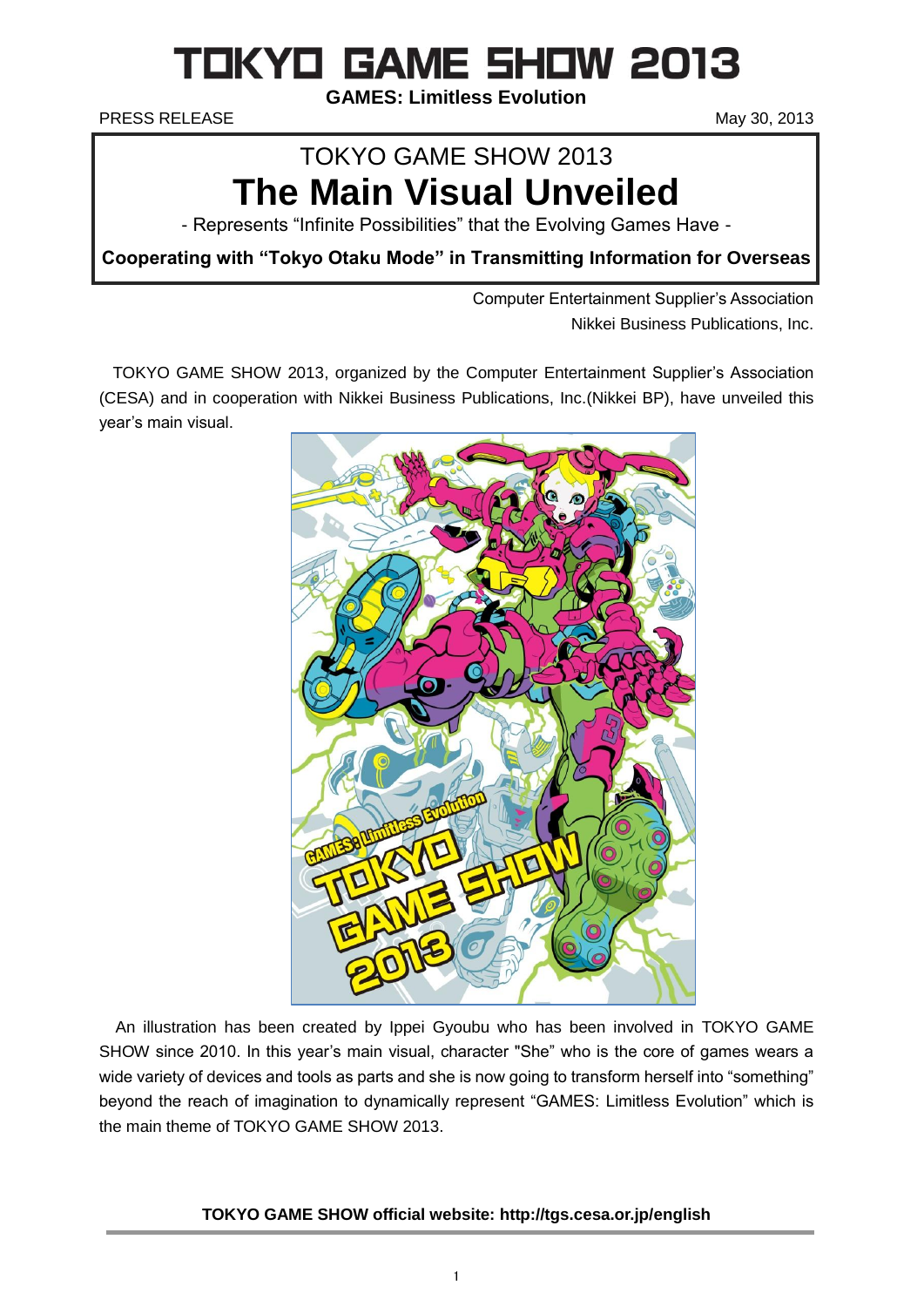**"Games make a change entering a new phase that games themselves cannot imagine due to a never ending evolution. Games that continue to evolve unlimitedly have been represented. While character is the core of games, scattered parts are tools for games to evolve.** 

**The condition in which character combines with parts and transform itself depending on the needs of the age is truly the 'infinite possibilities' that games have."**

**(Ippei Gyoubu)**

This main character will appear in various communications in TOKYO GAME SHOW 2013 to play a role of character that represents the event. We hope you will like her.

#### **[Ippei Gyoubu]**

Ippei Gyoubu, an illustrator, creates illustrations and character designs for clients all over the world. Major examples of his works include: "Gyoubu Ippei model," a special limited-edition Sony Walkman; package design, advertisement illustrations and image character design for Konami's "J. League Winning Eleven Tactics;" package design for "Dr. Pepper" (Coca-Cola Japan, 2005); adidas Japan ad campaigns; a pavilion wall painting for the "Osaka Pavilion" at Expo 2010 Shanghai; and NIKE "FREE" World Campaign 2011.

He has produced the main visual for "TOKYO GAME SHOW" since 2010.

[Official website] [http://www.gyoubu.com](http://www.gyoubu.com/)

## 【**News 2**】

## Tie-ups with Tokyo Otaku Mode, Enhancing the Transmission of Information Overseas

In cooperation with Tokyo Otaku Mode (TOM), which provides up-to-date information overseas on topics such as anime, games and cartoons, the TOKYO GAME SHOW 2013 enhances the transmission of information overseas and the support given to overseas visitors attending the event.

TOM, which has operated its Facebook page and has accumulated over 12 million likes on Facebook, becoming the largest Facebook page operated by a Japanese company—offers information on Japanese subculture such as anime, comics and games on a daily basis.

TOM has been distributing the latest news on the event, as well as useful information for international attendees, on its news page on Tokyo Otaku Mode and its Facebook page.

TOM will cooperate in the management of the Information desk and lounge for overseas visitors in the TGS venue.

TGS strives to improve satisfaction for overseas visitors through cooperation with TOM.

#### **[Tokyo Otaku Mode]**



Tokyo Otaku Mode is a worldwide distributor of otaku content, including anime, manga, game, and otaku entertainment news. TOM has operated its Facebook page and has accumulated over 12 million likes on Facebook (as of May 2013), becoming the largest Facebook page operated by a Japanese company.. Currently, 99% of its fan-base resides outside of Japan. TOM also launched its own website in 2012. The website offers otaku entertainment news articles in English and is a media that is growing day by day. [Official website] http://otakumode.com/